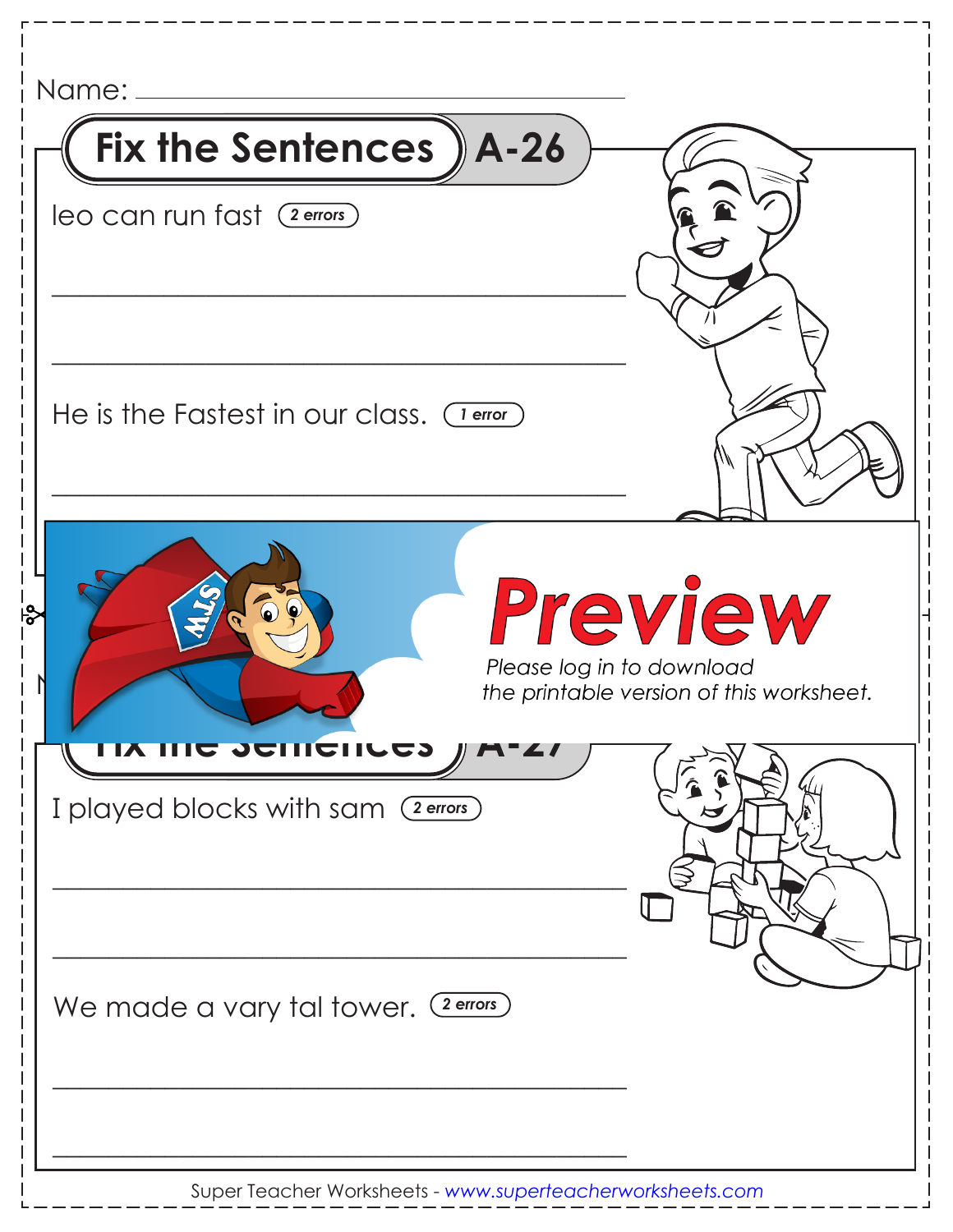| Name: _                                                                                |
|----------------------------------------------------------------------------------------|
| Fix the Sentences ) A-28                                                               |
| i will send thiz letter. (2 errors)                                                    |
| It is fer my grandma (2 errors)                                                        |
| Preview<br>ಕಿ<br>Please log in to download<br>the printable version of this worksheet. |
| <u>IIIA JAIIIAIIICA</u><br>My family took A trip to the zoo $(2 \text{ errors})$       |
| the lion was mi favorite. (2 errors)                                                   |
|                                                                                        |

Super Teacher Worksheets - *www.superteacherworksheets.com*

 $\mathsf{l}$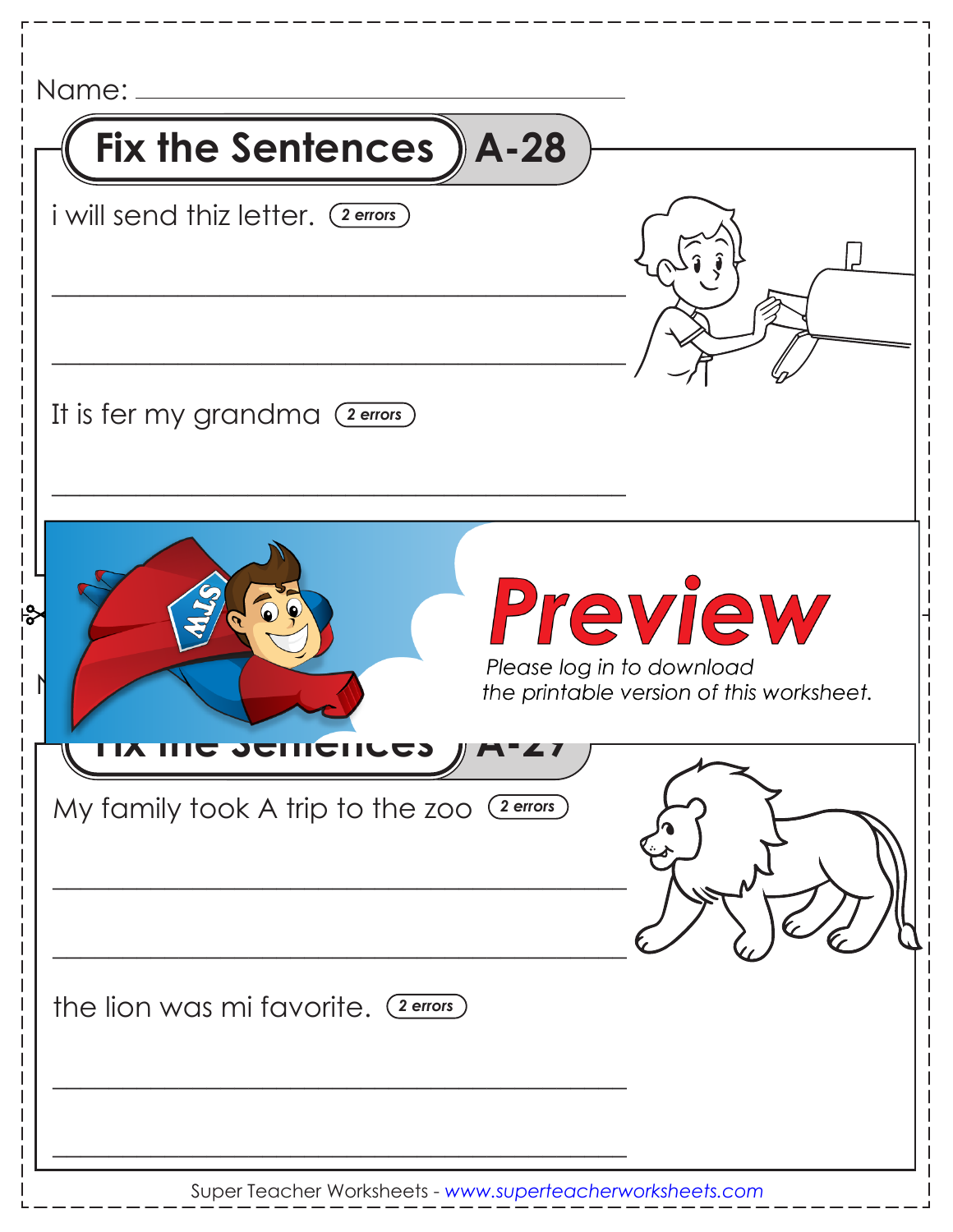